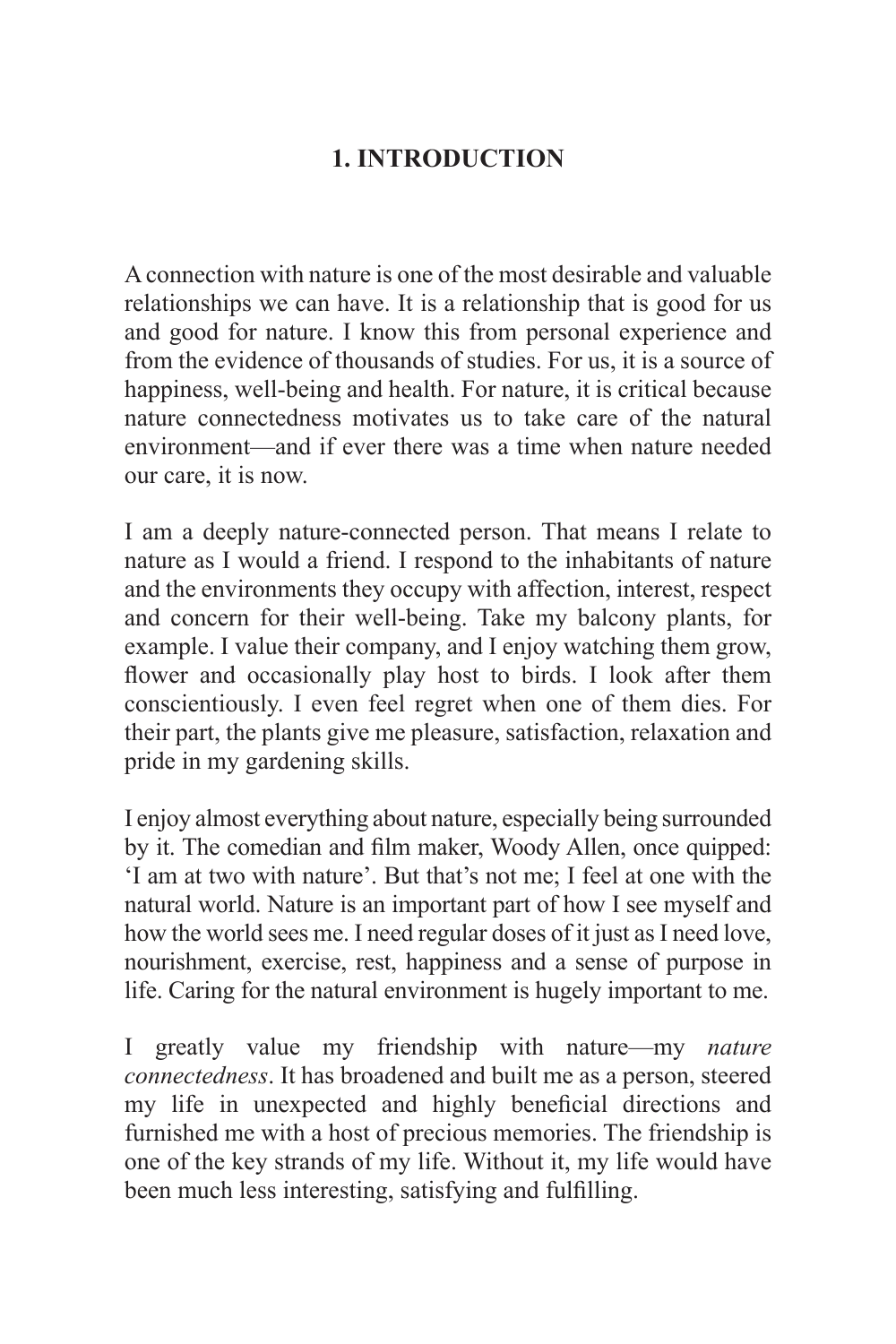I am far from alone in appreciating the importance of nature connectedness. It is increasingly the focus of scientific attention. The University of Derby in the United Kingdom, for example, has set up the Nature Connectedness Research Group for the purpose of studying and promoting it. The Convention on Biological Diversity (CBD) has elevated it to prominence on the world stage. The CBD emerged from the Earth Summit organised by the United Nations in 1992. The purpose of the CBD is to unite the world's nations in preserving the diversity of the Earth's ecosystems and to ensure that the benefits of that biodiversity are available to everyone. The 196 countries that have signed up to the Convention meet and report regularly. The 2018 conference of the CBD issued this powerful and urgent call to action:

The time is now. The evidence is clear. One of the most important things that any of us can do for ourselves, those we love, people throughout the world, and the living systems that support us all is to connect with nature<sup>1</sup>.

This is certainly a big call, but it is backed by a wealth of scientific evidence from research in fields as diverse as environmental psychology and forestry; eco-psychology and horticulture; leisure studies and public health; architecture and neuroscience<sup>2</sup>. Much of this evidence tells us that we *need* nature connectedness just as we need food and close relationships with others<sup>3</sup>. It is an essential ingredient of life. Without water, death is inevitable. Without close and supportive social ties, physical and mental health are in jeopardy. Without nature connectedness, any chance of living our best life is missed. Living without the companionship of nature is rather like playing a piano but ignoring the black keys or having a sailing boat but never using the spinnaker.

Does the CBD's call strike a chord with you? Does it stir you to think about your relationship with nature? Does it move you to strengthen that relationship? Do you feel that the call is relevant to you in any way? If you answer, yes, to any of these questions,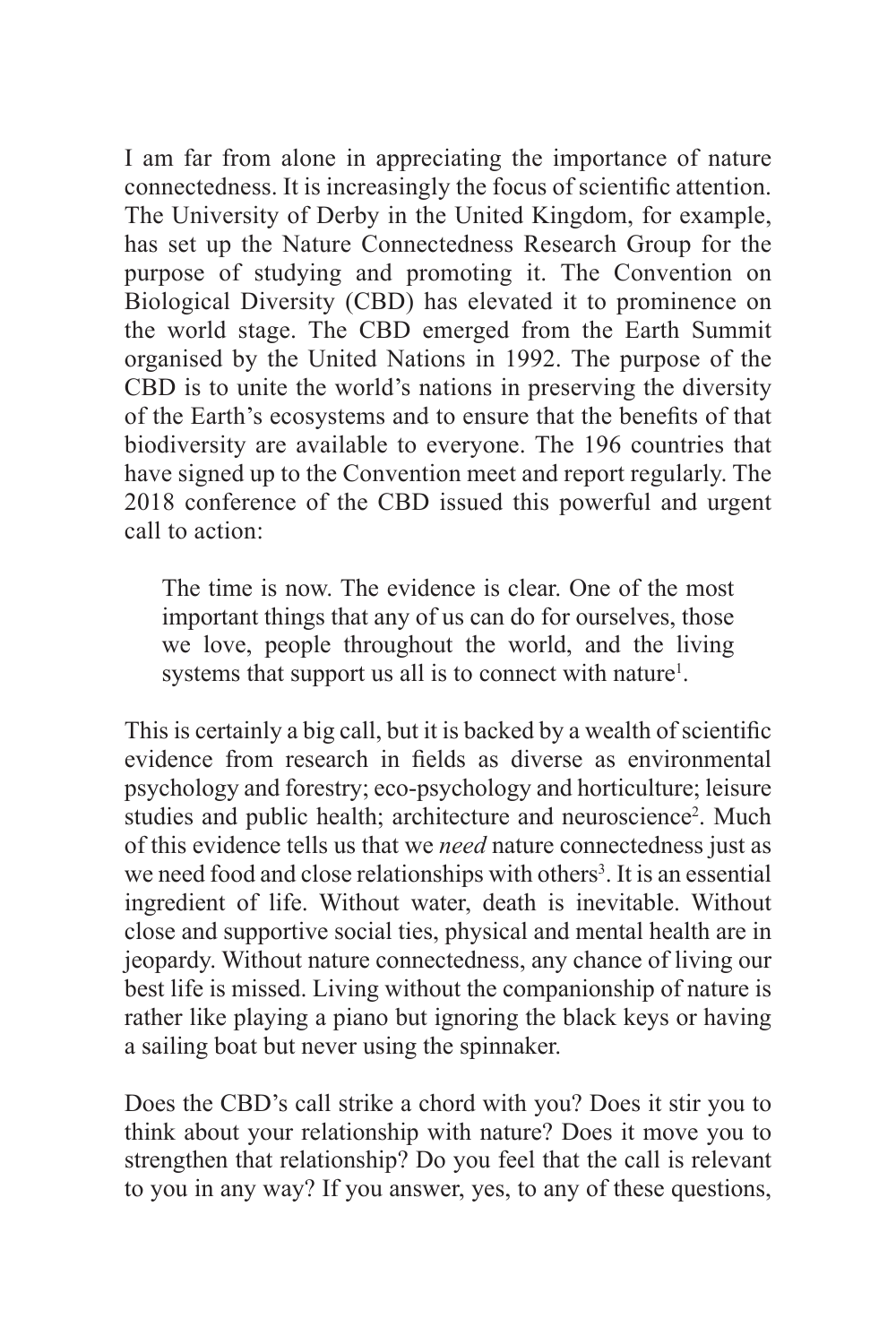this book is for you because it will help you to connect with nature and derive enormous benefits from doing so.

Connecting with nature is easy, largely because we do not have to look far to find it. Some people mistakenly believe that nature is always outdoors, often remote and sometimes alien. For these people, such things as animals in the wild, national parks, ocean beaches, wilderness lakes and even some landscaped gardens are 'genuine' nature, but not the likes of street trees, household gardens, urban zoos, pets, and nature photographs. But nature comes in all these forms and more, making it accessible to everyone. Nature can be as close as the plants in your living room or on your balcony or patio.

My balcony plants are nature for me, not because I have been told they are, but because that is how I think and feel about them. I get a buzz from them as I do from trees, shrubs and flowers in the wild, a different buzz perhaps, but still a genuine one. I rely on my own intuition and feelings to tell me what nature is and is not. If my brain tells me that something is nature, then nature it is. The happy consequence is that I can find some form of nature virtually everywhere. You can look forward to doing the same, especially with the help of this book.

In saying this, I am aware that modern life throws up many impediments to having quality time in nature. The fact is that there is a growing disconnect between humanity and nature as people engage less, rather than more, with the natural world<sup>4</sup>. This is often put down to a lack of time and opportunity. The modern lifestyle is typically a crowded one. For city dwellers, it may also seem that there is little authentic or 'real' nature to access. Cities everywhere are becoming larger, denser and taller, almost inevitably at the expense of green space. Nature is being crowded out of our lives for another reason as well—the growing allure and convenience of electronic communication and entertainment. This trend is having a particularly concerning impact on the lives of children. Today's children have fewer opportunities to play in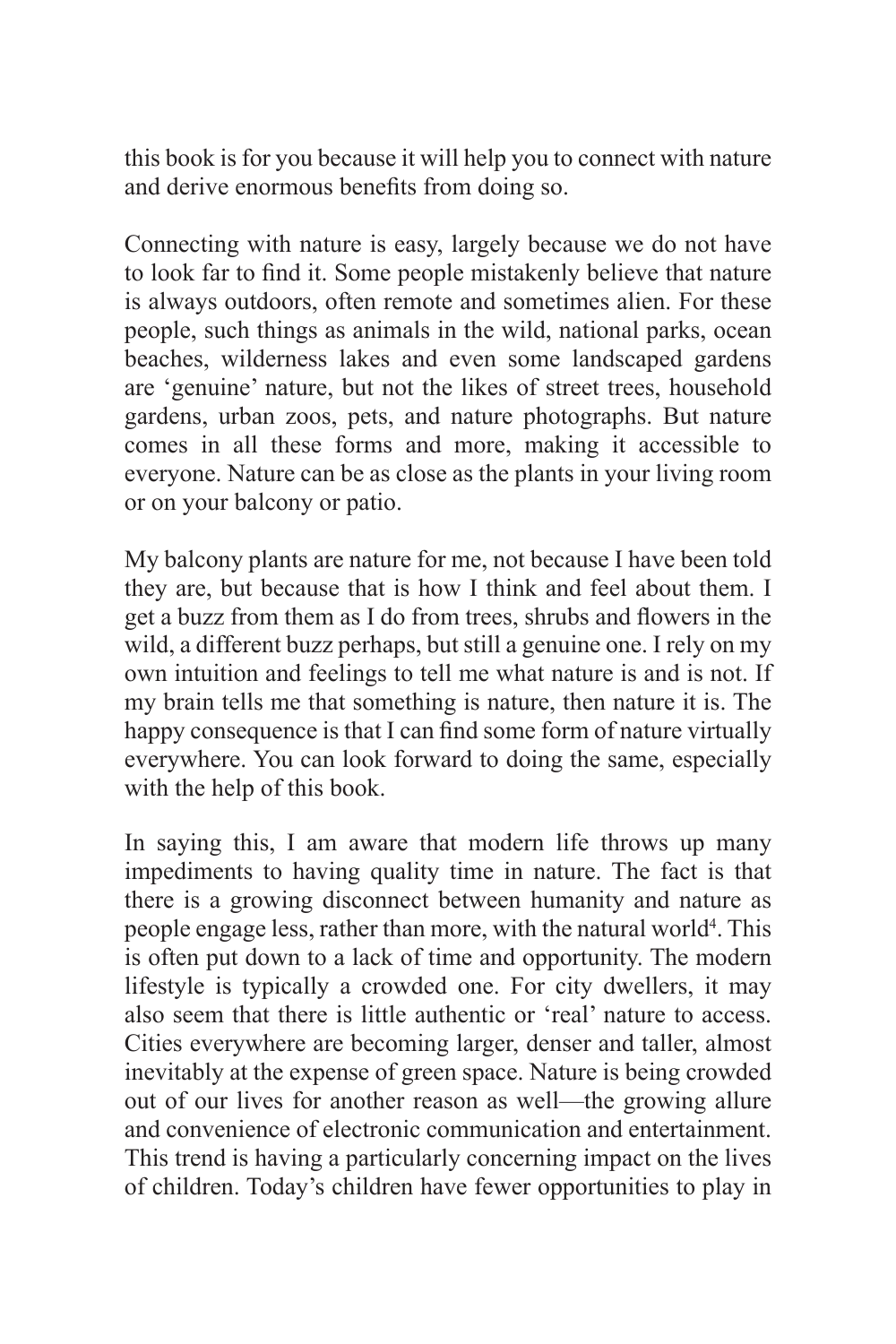nature than did their parents and grandparents. This makes them vulnerable to what Richard Louv calls nature-deficit disorder, which is not a medical condition but a deficiency of intellectual, emotional and social experiences that are necessary for optimal growth and development<sup>5</sup>.

This book describes an approach to connecting with nature that takes account of the personal barriers that may be in the way. It is a simple and direct approach that puts the action of connecting with nature ahead of thinking too much about doing so. This may appear that the cart (acting) is being put before the horse (justifying). Logically it is, but the logical way does not always work best psychologically. Countless times I have heard people say something like: 'I know that I should spend more time in nature, but…'. Such remarks are made even by people who know that nature is good for them and are aware of what they are missing. *Knowing* about nature's benefits does not necessarily motivate people to seek them. *Emotions* or feelings are usually required as well, and in many instances, feelings alone can do the job.

The story of my own journey to nature connectedness illustrates the point. The journey itself supplied all the motivation I needed. I was drawn on from activity to activity by the pleasures and rewards generated by the activities themselves. The story also exemplifies the 'good things' nature connectedness brings to individual and family life. I hope that there is something in the story that is interesting and encouraging for you. Its details make it my story alone, of course, but viewed broadly, it is the kind of life-transforming story that could easily be yours.

## **The story of my friendship with nature**

I was not always a nature-connected person. My journey to nature connectedness began when I was in my thirties. Prior to then, nature did not figure much in my life. I appreciated natural scenery and enjoyed visiting natural places for recreation and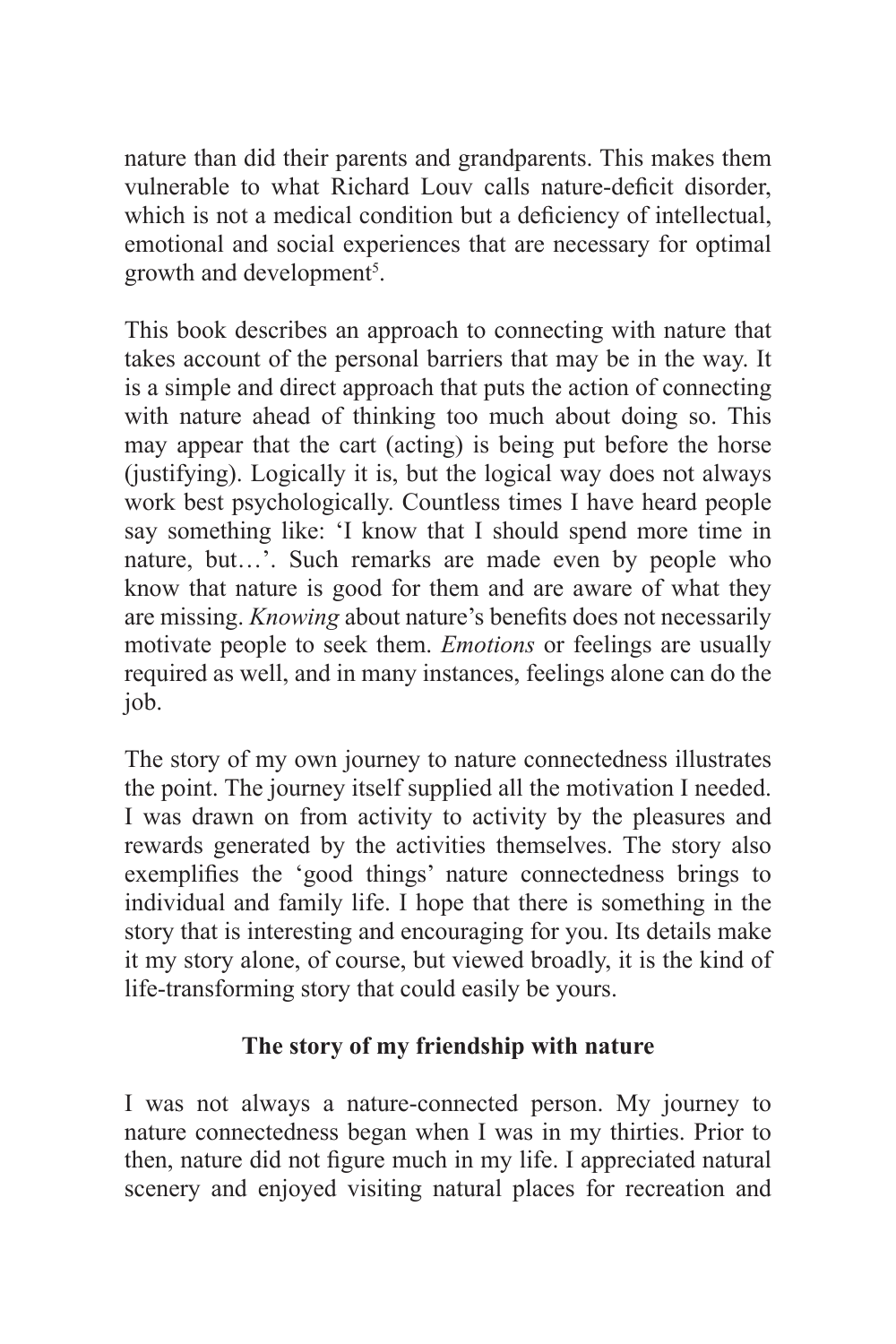socialising, but that was about it. The starting point of the journey was a family decision to take up bushwalking as a regular activity. My wife, Margaret, and I were heavily engaged professionally. We had other pressing commitments including caring for aged parents. It was a demanding and stressful time that occasionally put a dent in our emotional stamina and mental health. We both felt the need for a recreational activity that we could share with our two young daughters.

We linked up with experienced walkers from The National Parks Association of New South Wales (NPA), a conservation and bushwalking organisation. Saturday bushwalks became a regular family pastime. The girls were unfazed by having to walk in adult company; if anything, it made them feel grown-up. The bushwalking was also good for their self-esteem. They did not mind that their peers were not into bushwalking to the extent that they were. It helped them to accept that being your own person and doing your own thing are OK.

Not long after joining the NPA, I was lured into bush camping by the opportunity to take part in a bushcraft course where I could learn exotic but fun-to-do skills, such as fire-lighting without matches, making rope from grass, and building a shelter from natural materials. With hired gear and mentoring from the course leader, I found myself pitching a tent for the first time, cooking over a fire and sleeping in a down-filled bag on a bed of dry bracken covered by a ground sheet and a short piece of foam. Having to do this repeatedly and with the leader's expertise to call on, I gradually adapted to sleeping in a tent and living out of a pack.

At the same time, I became more aware of nature's sights, sounds, scents and textures. I also discovered the delights of a campfire, especially the soporific pleasure of 'fire gazing'—watching the dancing flames and glowing coals. Also, for the first time in my life, I was getting to know nature intimately. Although my mind remained centred on what I was doing—learning camping and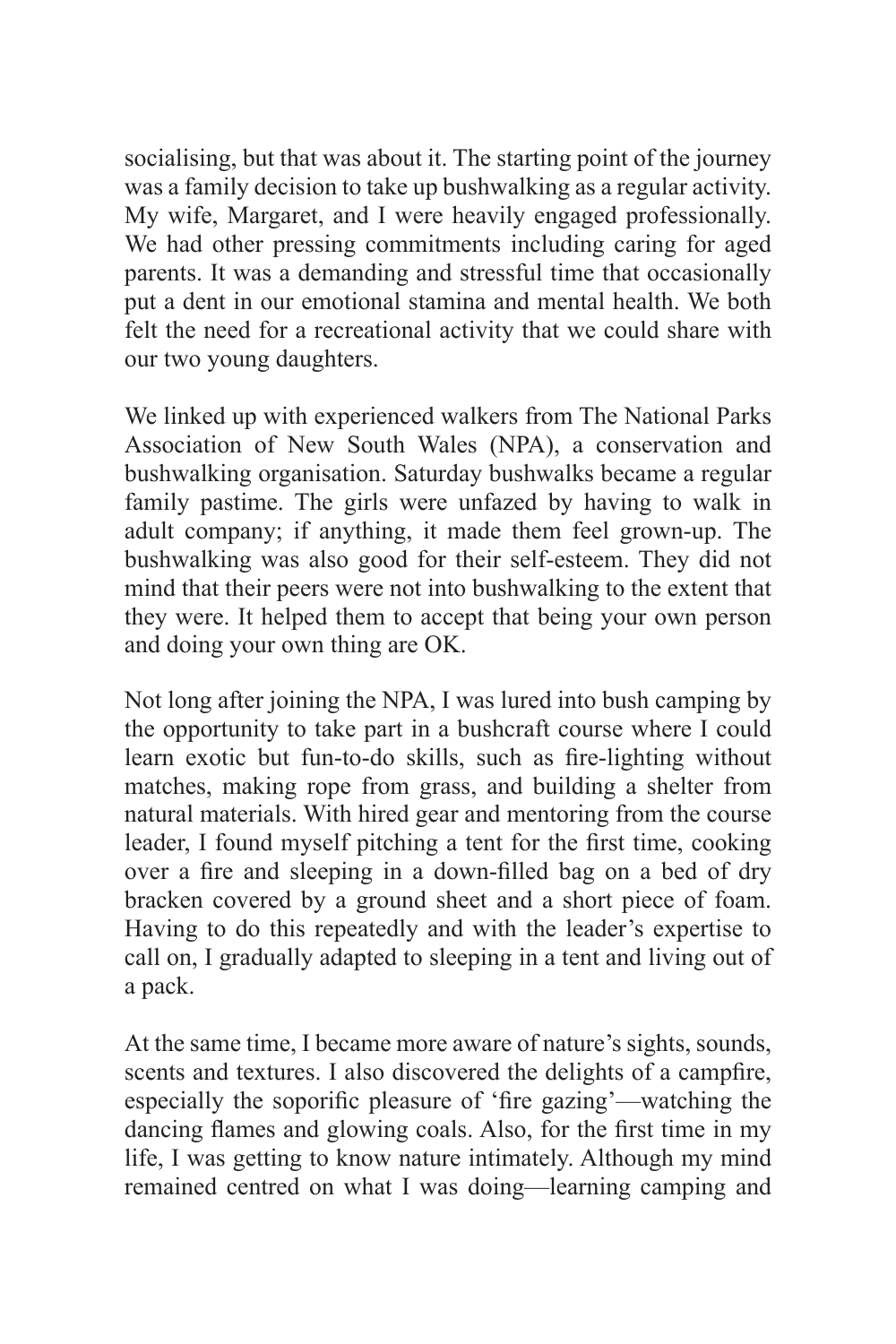bushcraft skills—my emotions were prompting me to experience nature for itself, not just as a setting for my activities. A new chapter in the story of my relationship with nature had opened.

I embraced backpacking enthusiastically. I added regular backpacking weekends to the Saturday family bushwalks. Now with my own state-of-the art gear, I became very focussed on becoming a competent backpacker. I was happiest after an outing if my boots, pack, tent and cooking gear had served me exactly as I wanted them to.

Although I was intent on honing backpacking and camping skills, my attention to nature was growing; it had to. Wilderness backpacking requires taking note of what is around you, especially for keeping track of where you are and where you need to go. Apart from that, the tempo and shape of a backpacking day expose you to the sensations and rhythms of the natural world—to the softening hues and growing stillness of twilight, for example, and the chorusing of birds at dawn.

I did virtually all my backpacking in national parks, mainly the World Heritage listed Blue Mountains National Park. Experiencing the magnificence, marvels and mystery of the Blue Mountains and places like it continued to deepen and reshape my relationship with nature. Being in nature gradually became as important to me as the activities I did there. I particularly valued the emotional 'highs' that nature's beauty, vastness and wonder evoked. The state of joy, contentment and bonhomie left by these highs—the 'bushwalker's glow' I call it—can last for hours and even days. As these highs are addictive, I found myself hooked on nature.

Meanwhile, my wife and daughters were becoming capable and enthusiastic day walkers. So much so, that they chose to accompany me on a trek in the Himalaya of Nepal organised by Ausventure, a well-regarded adventure holiday company. I was delighted and surprised as they had never camped, but here they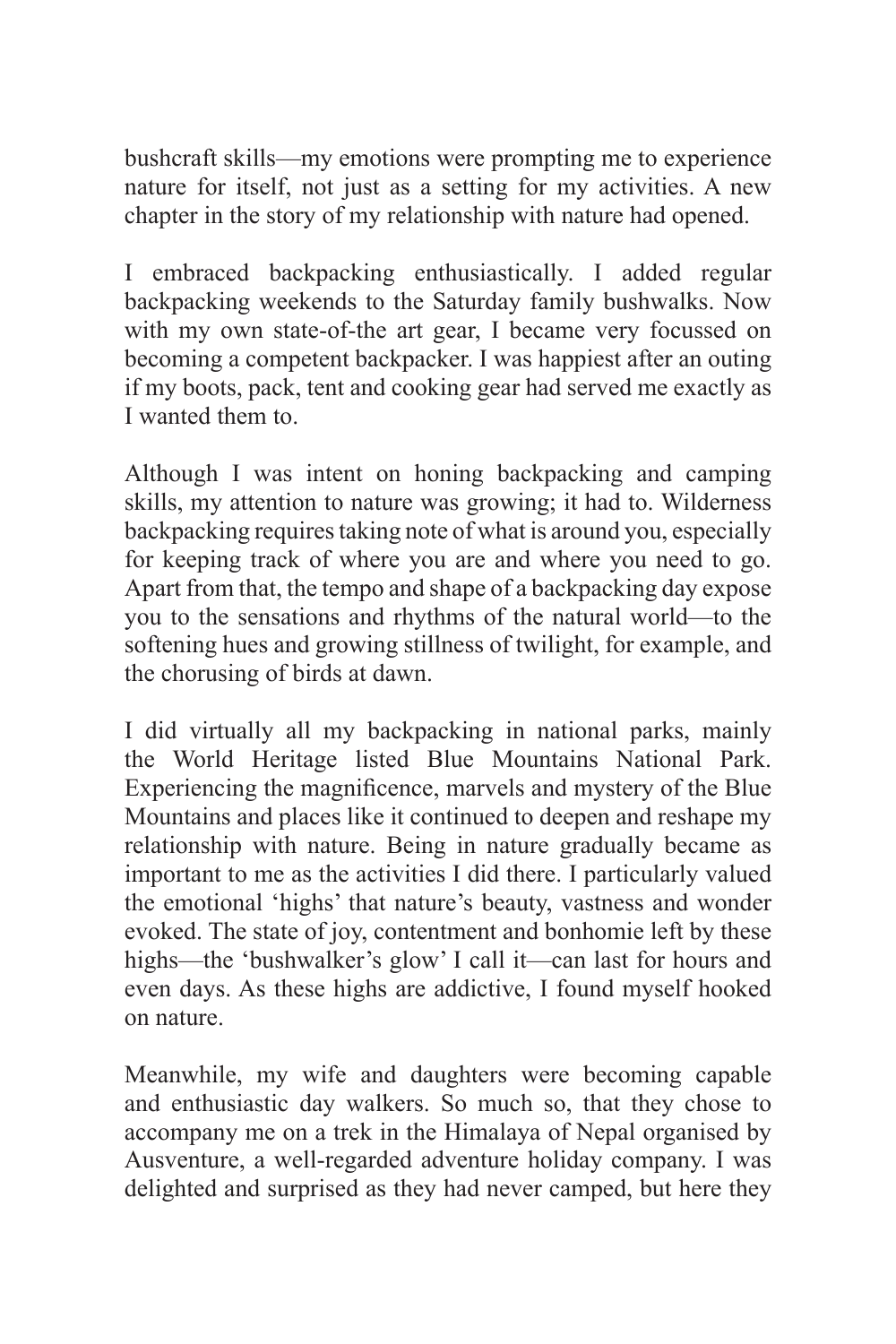were electing to do just that for 14 days. Granted it was to be a totally supported trek, effectively a succession of day walks, with all aspects of the camping looked after by a Sherpa team. Even so, a fair measure of adaptability and resolve was required, not to mention fitness and stamina. In preparation, we did a couple of practice campouts and many training walks, some on the steepest tracks in the Blue Mountains. Appropriate clothing, footwear and medical items were purchased, and strategies devised for coping with 14 days without showers or flushing toilets.

The trek was life changing for all four of us. We were captured by the majestic beauty of the mountains and the simplicity, routine, rhythm, fun and friendliness of camp life. The unwavering joy and kindness of the Sherpas won our hearts. Cultural contacts with the local people were limited but those we had were heartwarming, mind-broadening and sometimes deeply affecting. Coping successfully with the physical and emotional demands of the trek was especially good for the girls, boosting their confidence, selfesteem and resilience. Overall, the experience gave us new eyes through which to see ourselves and the world. Tears were shed at the end of the trek and for days after. We had fallen permanently in love with the Himalaya and the Nepalese people.

We returned to bushwalking in Australia with renewed zeal. Margaret and the girls ventured into full-pack walking and I introduced variety and challenge to my bushwalking by tackling other outdoor activities. These included 'off-track'exploring, rock climbing and canyoning (walking, wading, swimming, jumping and abseiling through deep, narrow and usually watery sandstone chasms). I also returned to Nepal, co-leading a four-week trek with high altitude components.

When an adult education organisation invited me to run an introductory bushwalking and camping course, I accepted with some trepidation but keen to share the delights of nature activities with others. I did not imagine that the course would run annually (sometimes bi-annually) for the next 25 years and out of it the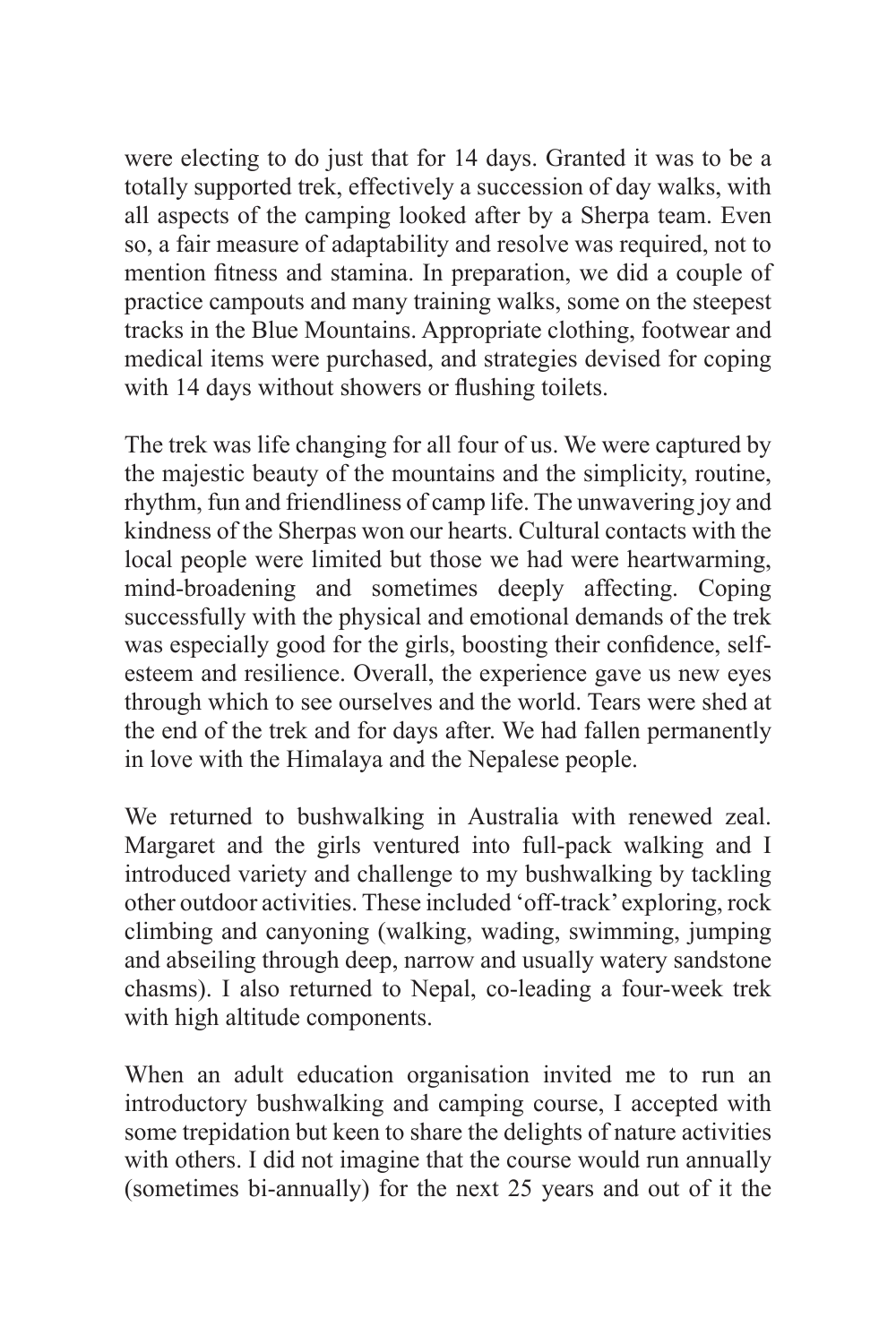Yarrawood Bushwalking Club would emerge. My involvement in the course and Yarrawood greatly enriched my nature activities, especially by widening my circle of bushwalking friends. Soon after I began running the courses, the Ausventure team invited me to join them as an honorary trek leader. Many of my bushwalking friends joined me on my Ausventure Himalayan treks.

By any reckoning, I have had a long and extraordinarily rich association with nature. It was inevitable that I would become a deeply nature-connected person. I was certainly that by 2002, the year I retired from my job as a university teacher and researcher. I knew that I had a deep relationship with nature even though I did not use the terms 'nature-connected' and 'nature connectedness' to label it. At that time, these terms did not have the currency and meaning they have today. I was also aware that my experience was not special or unique. While teaching the course, walking with Yarrawood and leading treks, I had seen that nature does good things to and for all sorts of people. But I was still to discover just how astonishingly good it can be. Making that discovery was the next (and probably final) chapter in the story of my friendship with nature.

There I was in 2002, newly retired from my university teaching and research position and still passionately engaged (almost as a second career) in nature activities. I had recently co-written a natural history and bushwalking guidebook centred on the Sydney region. Selecting walks to feature in the book was challenging because there were so many to choose from. The task prompted me to reflect on my own bushwalking experiences—what they were, where I had them and how they had affected me. This stocktake made me more conscious of what nature had contributed to my life, its emotional impact especially. Memories of times and places associated with intense pleasure, awe, wonder and fulfilment flooded to the surface. I felt a responsibility to choose wisely so that users of the book would be stimulated by nature in the same way.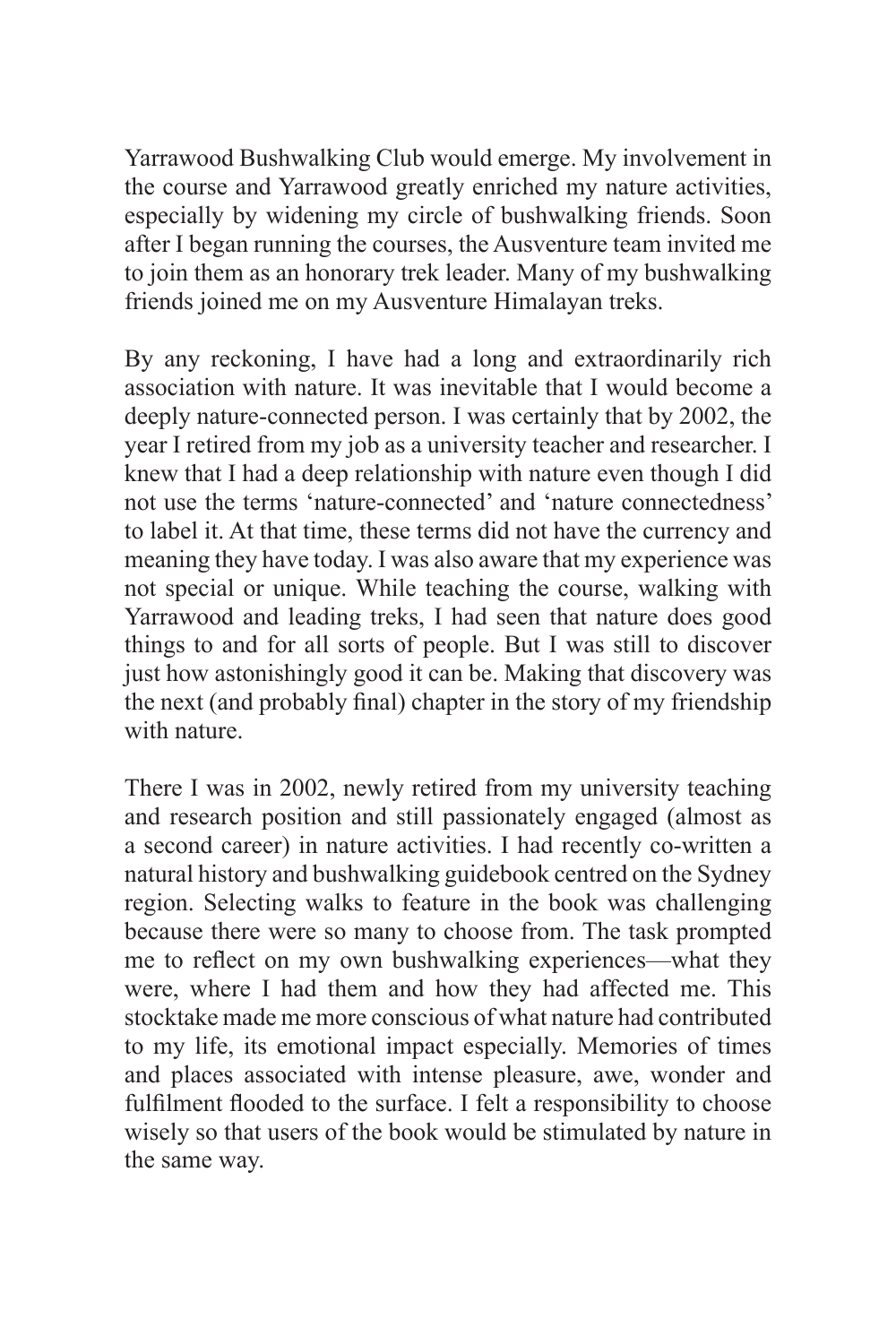I had these bushwalking memories in my mind when I turned my thoughts to finding a retirement project. A merging of my academic and leisure interests gave me the idea of studying what science had to say about nature's effects on people. I had no notion initially just how vast, absorbing and rewarding the project would be. Nor did I anticipate how monumentally it would enlarge my understanding of what nature connectedness had done (and continues to do) for me and what it can do for everyone.

From the outset of the project, I was captivated by what I was learning. In no time, my understanding and appreciation of what had happened to me on my nature connectedness journey were transformed. Like someone finding more in a work of art after being helped to view it more deeply, I was viewing my nature experiences through new lenses. I found myself re-living and enjoying many of the experiences afresh.

Early in the project, I encountered an idea that supercharged my interest and radically changed my understanding of myself and of what it means to be human. This was Professor Edward O Wilson's proposition (or hypothesis as he called it) that we humans are born with a disposition to find nature interesting, attractive and inviting. Wilson labelled the disposition, 'biophilia' (meaning love of living things)<sup>6</sup>. Biophilia is in our make-up, Wilson says, because we are members of a species that has spent up to 300,000 years living in natural environments. Without biophilia, our species would not have survived because it underpins our ability and motivation to understand and negotiate natural environments. Although most present-day humans live in cities and towns, biophilia endures in us because our genes have not yet caught up with our change of address. Even committed city dwellers strive to have some form of nature, real, virtual or artificial, in their lives.

Encountering biophilia gave me an 'Ah ha!' moment. Here in a single concept was an explanation of why my nature activities were so rewarding. All the aesthetic pleasure (the 'beauty buzz'), awe, wonder, tranquillity, relaxation, restoration, rejuvenation,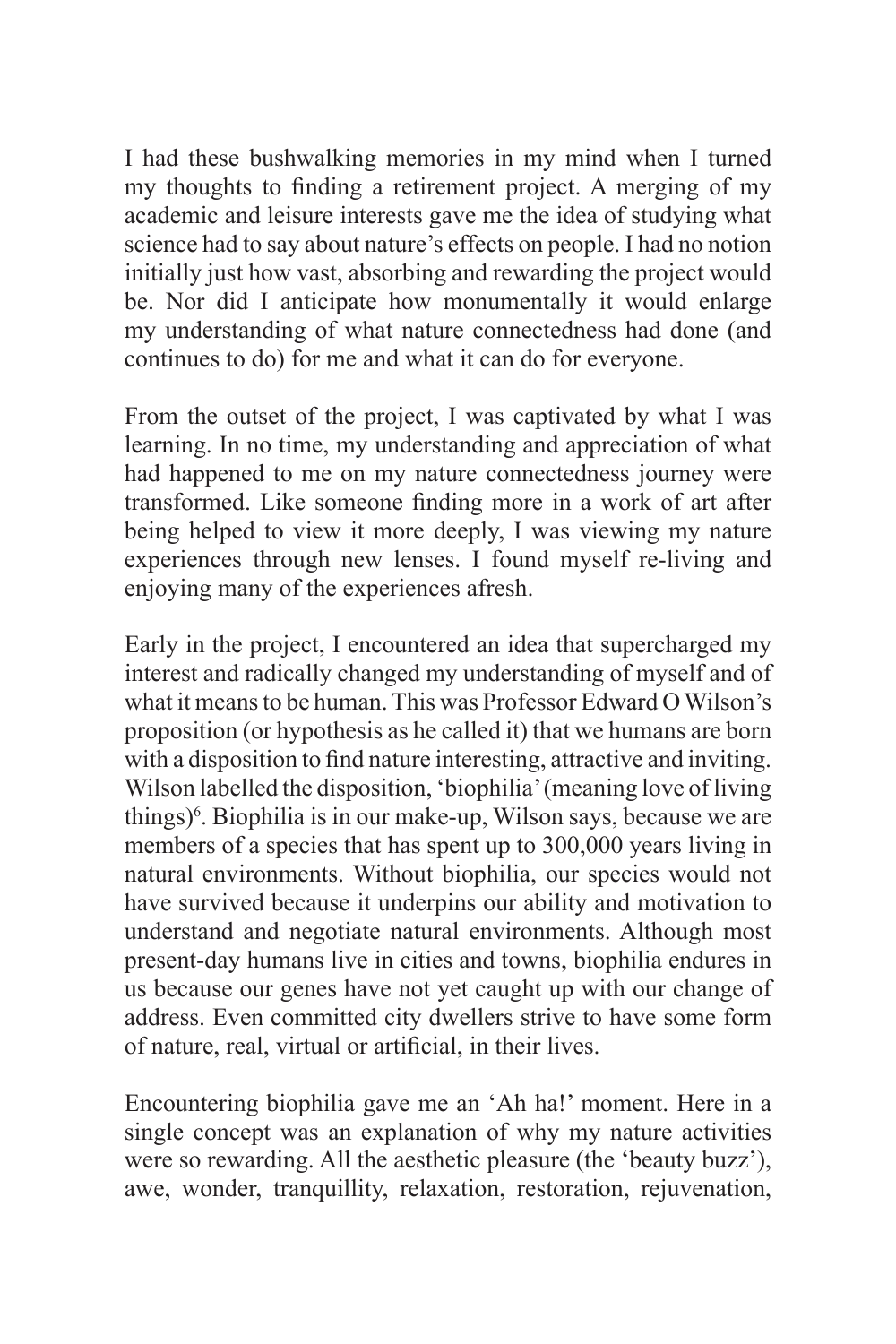mental stimulation and curiosity nature had given me stemmed from biophilia, from the deep urge within me to make the natural world my kin. Biophilia directed and energised my nature connectedness journey. At the same time, the journey nurtured my biophilia. This was tremendously important. All of us are born with the seeds of biophilia, but not all experience biophilia to the full. If biophilia is ignored and not used, it can fade and atrophy.

Nature connectedness nurtures our biophilia by increasing our openness to nature and our capacity to benefit from nature experiences<sup>7</sup>. But even before we become nature connected, many of nature's rewards and benefits are available to us. Everyone can enjoy the calming pleasure and other benefits of even the simplest of nature contacts, a stroll through a garden, for example, or watching the waves swirl up and back across a beach. Most nature encounters provide an exciting foretaste of what a deeper relationship with nature has in store.

Other good news is that there are many ways of connecting with nature apart from being constantly or regularly immersed in it. I was intrigued to learn, for example, that photos of nature can affect us in similar ways to the real thing, evoking aesthetic pleasure, relaxation, awe and empathy<sup>8</sup>. I was also surprised to discover how little contact is needed for nature to be beneficial. This means that there are ways of connecting with nature for virtually everyone regardless of their circumstances—an encouraging thought for anyone who is still deciding whether a nature connectedness journey is for them.

## **A nature connectedness journey for you**

This book asks you to consider starting (or resuming) your own nature connectedness journey with action rather than theory. It suggests you begin with an appealing and easy-to-do activity and then proceed at your own pace and on your own terms. Part 1 of the book, the 'how to' part, will help you do this. Part 1 is all about connecting with nature in ways that are suitable for you, beginning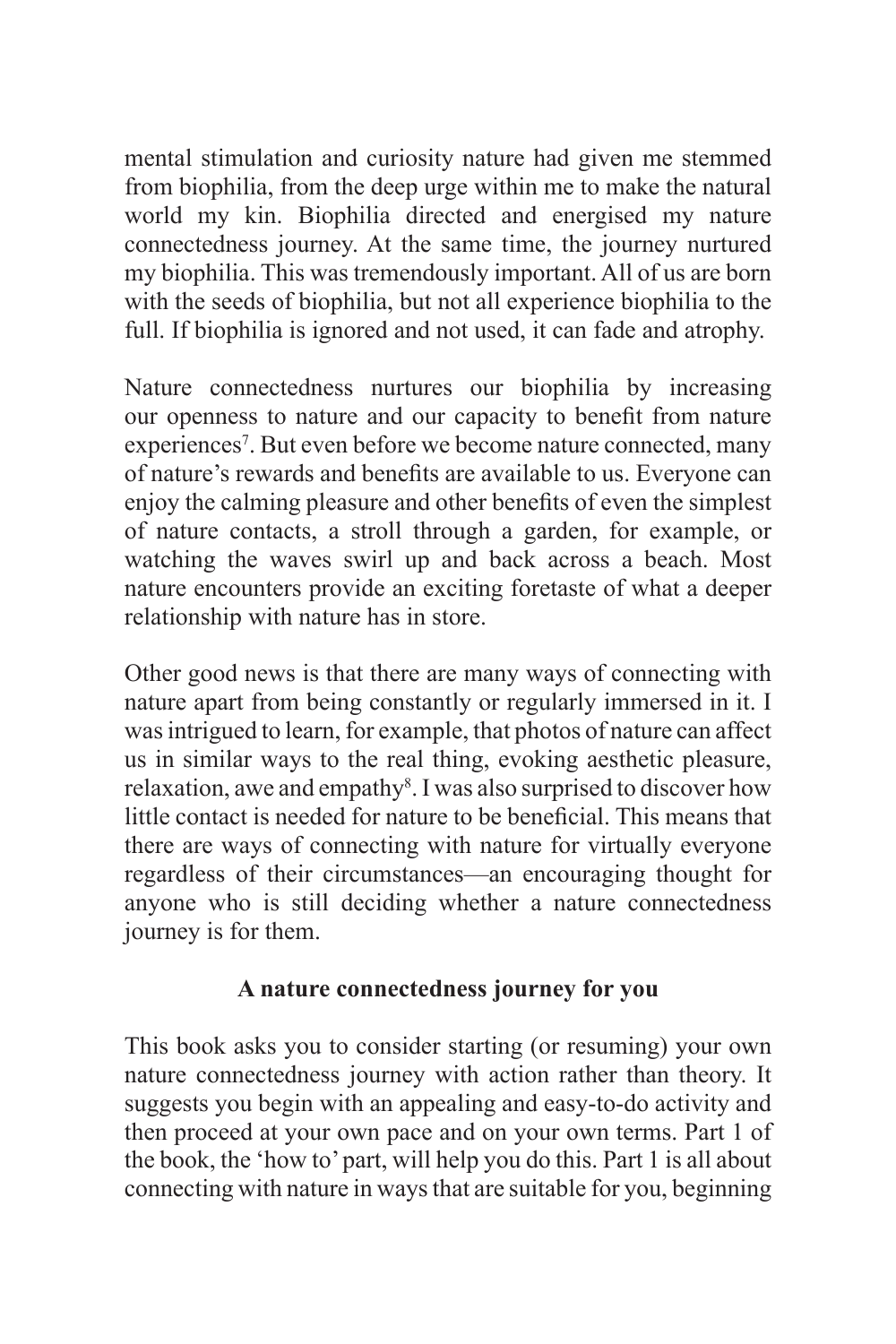with a chapter that explains how common barriers to connecting with nature can be addressed. A chapter detailing a host of nature or 'green' activities follows. Among the activities described are many that can be done as part of everyday life. A full chapter is devoted to making connecting with nature a family affair. Parents, grandparents, relatives and carers can find guidelines in this chapter for fostering children's all-important free play and for providing activities suitable for children of different ages. Part 1 also includes a chapter on turning to nature in difficult times. This is not a chapter of therapeutic guidelines but one of stories about people who have found comfort, strength and healing in times of grief, mental distress and social difficulties. The final chapter in Part 1 turns the spotlight on caring for nature. Connecting with nature is all about caring—caring for yourself (and those near to you), all life and planet Earth itself.

Part 2 of the book is intended to serve you in the way my project served me. It offers new lenses through which you can view and reflect on your journey. This will enable you to enjoy many of your nature experiences afresh, to get to know them again for the first time, so to speak. There is a lot to be said for having nature experiences first and then reflecting on them. Words alone cannot capture the subjective or 'felt' features of most nature experiences. The emotional and spiritual content of aesthetic pleasure, awe or tranquillity, for example, is beyond the power of words to capture. It is only by experiencing such complex emotions that you can say 'I know them'.

Part 2 delivers the promise of the book to describe what you can expect from your nature connectedness journey. I am confident that you will be astonished by the extent and diversity of the things that are in store. The 'things' are so varied that it is difficult to find an apt label for them. 'Benefits' is probably as good as any. The benefits of nature connectedness described in Part 2 include aesthetic pleasure, awe, wonder, relaxation, restoration (from mental fatigue), tranquillity, camaraderie, enriched spirituality, strengthened resilience, reduced risk of